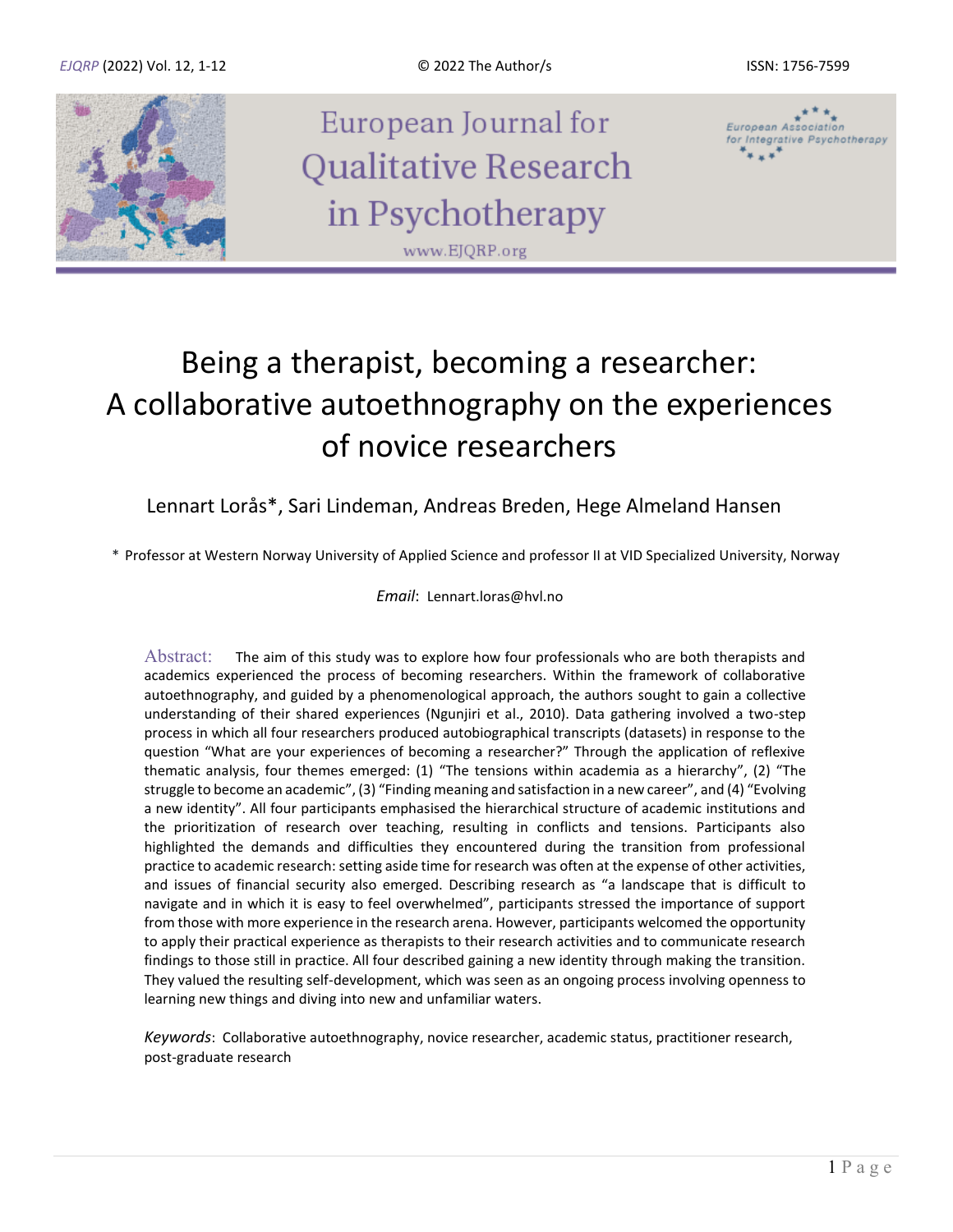**I**n this article we explore the process of becoming a researcher in the specific context of professional development in Norway. Learning how to conduct research, a critical element of doctoral programmes, is considered a fluid and gradual process, one that involves constant movement and change and that is likely to transform the individual (Barnacle & Newburn, 2010). Becoming a researcher is also a social process that involves multiple others. Along the way, researchers interact with different individuals, develop different networks, and gain support and sustenance. All of these are social experiences that influence the novice researcher's identity.

Contextual factors are also of considerable influence. Context is to be understood as the personal framework within which we interpret what we see and build our own understanding and meaning (Jensen & Ulleberg, 2019). For example, academics worldwide operate in a context where they are expected to make significant, innovative contributions to their specific field (Levander et al., 2019). In such a context, conducting research is not a matter of independent choice; strong institutional messages make it clear that an academic cannot advance towards tenure or promotion on the basis of their teaching activity alone. Research by Levander et al. (2019) in fact suggests that teaching is not a major factor when it comes to assessing candidates for academic positions.

In the current performative context of higher international education (Archer, 2008; Gale, 2011), academics are under pressure to engage in research, scholarship of discovery and/or scholarship of teaching (Andresen, 2000; Boyer, 1990). However, researchers often struggle to find the time to actually conduct research. Research by Matthews (2018) found that full professors spent only 17 percent of their time on their own research, leading Matthews to wryly note: "If you love research, academia may not be for you" (Matthews, 2018).

In some cases, professionals embark on research relatively late in their careers, after years of work as practitioners (Dow-Royer, 2010). This was the case for the four of us as therapists. This shift towards more scholarly pursuits can be challenging (Ennals et al., 2016). The transition to academia from a career and strong identity as a therapist requires new skills and attitudes that are often experienced as confusing and isolating (Dow-Royer, 2010).

To date, most research in this area has focused on the experiences of doctoral students (Mantai, 2017) or of employees in fields associated with the rapidly changing university sector (Ennals et al., 2016). Few studies have attempted to explore the processes involved in the shift from a practice-focused profession (such as therapy) into research. One exception here is the work of Bager-Charleson, McBeath,

duPlock, and Adams (2020). Their meta-synthesis of earlier published research of therapists' experience of and involvement in postgraduate research highlights a number of challenges. Their findings identified that the process of becoming a researcher including a loss of self, and attempt to understand and integrate oneself in new contexts. Their synthesis suggests that researchers in the field of therapy often are particularly disadvantaged in terms of having few professional research opportunities and limited access to academic journals.

Becoming a researcher, then, is not only a challenging process but also an under-researched one. Given the growing pressures on professionals to engage in research, more information on the process of becoming a researcher is urgently needed.

In this study, we sought to explore and discuss our own experiences of the process of becoming researchers, in part to make sense of our changing identities. As four social work professionals who are both therapists and academics, we decided to share our stories of making this transition. Our starting point involved the production of 'autobiographical transcripts': transcripts of self-focused and context-conscious stories narrating our individual journeys (Holman Jones et al., 2016). From the start, we were aware that our experiences would differ. One of us (AB) is in his first year of a doctoral programme, while another (LL) holds the position of full professor. As we see it, juxtaposing the experiences of novice researchers with those of more experienced ones enriches the narrative by shedding light on the challenges encountered at each stage of a researcher's career. We also consider it a strength of the study that not all of the authors work full-time in the university sector; the third author (AB) works there on an occasional basis (as a doctoral student, supervisor and lecturer).

### **Participants**

In line with the collaborative character of autoethnography (the inspiration for this project), the four participants in our study are both providers of data and researchers collecting, analyzing, and discussing data (Ngunjiri et al., 2010).

- Lennart Lorås (LL), 41, comes from the field of family therapy. His research interests are systemic therapy, psychotherapy and family interactions.
- Hege A. Hansen (HH), 52, draws upon her experience of social work in mental health. Her research interests relate to recovery processes and social participation for people struggling with mental health problems.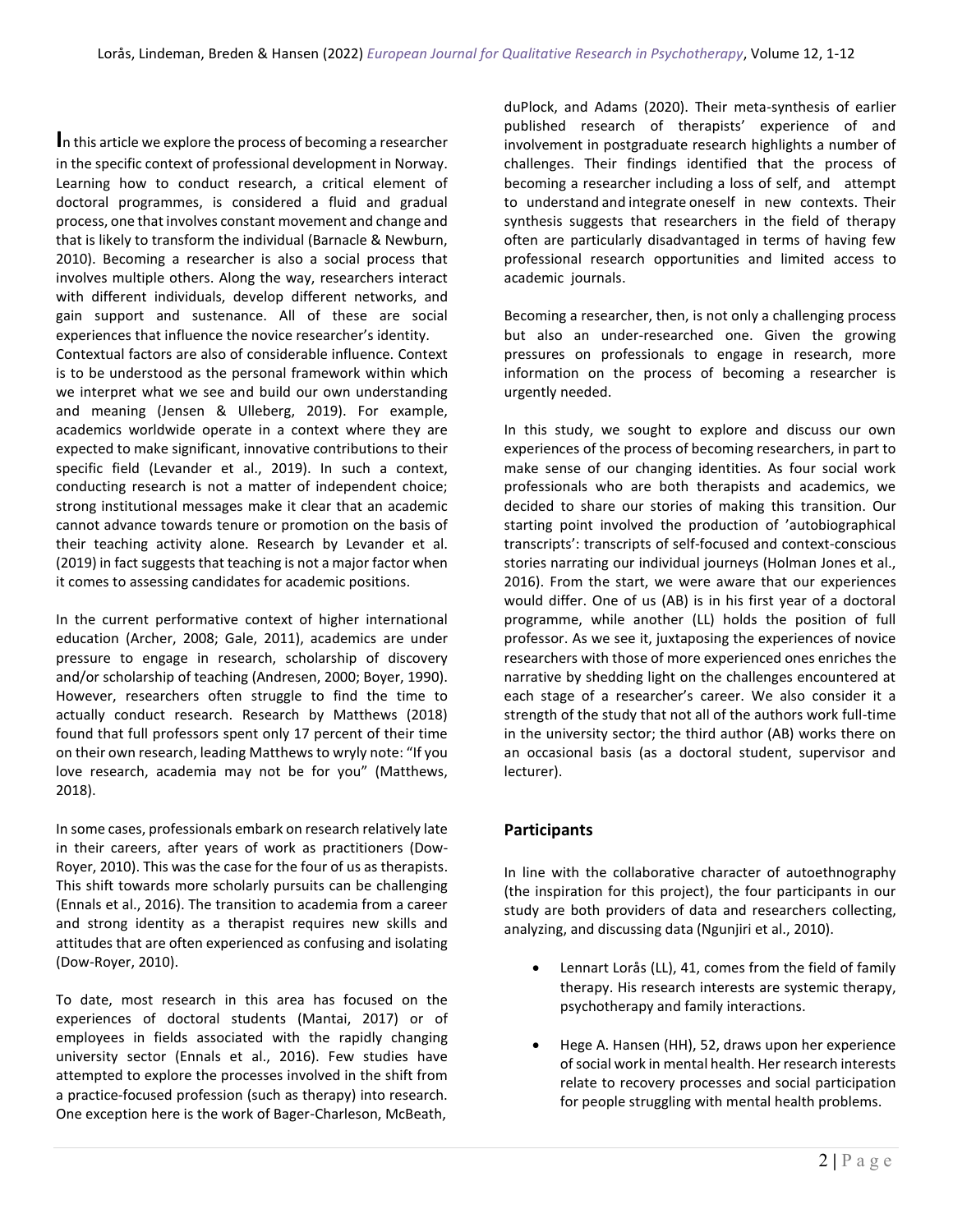- Sari Lindeman (SL) 56, comes from the field of family therapy. Her research interests include the impact of problematic substance use on families, couples, and individuals; bereavement after drug-related death; interdisciplinary collaboration; and systematic literature reviews.
- Andreas Breden (AB), 40, has practiced in the field of child and family protection. His research interest is in gender differences and similarities.

Three of the four authors (LL, SL and HH) are permanent employees of the Western Norway University of Applied Science, Bergen Campus. The first author (LL) asked three of his colleagues/partners to participate in this project, based on a common interest in the research topic and in exploring a new and different way of conducting research. The fourth member of our research group, AB, is employed by the Church Family Protection Foundation (CFPF) in Trondheim. CFPF is one of Norway's largest, with over 30 employed family therapists and psychologists. The institution provides specialized treatment and mediation for all kind of relational and family problems, spanning from problems with love, children and communication to high conflict, intimate partner violence and sexual abuse. As such, his knowledge of academia derives not from being as an employee, but from what he has learned through his collaboration with several partners employed in academia and from his own supervision and tutoring activities within the sector. In demographic terms, we are two women and two men. All of us are Norwegian nationals of Caucasian ethnicity, and 'middle class' in terms of socio-economic background.

# Methodology

We conducted our research within the framework of Collaborative Autoethnographic (CAE) methodology. Our aim was to explore the process of becoming a researcher as it was experienced by the four participants in this study.

CAE is a qualitative research method in which different researchers collect their autobiographical materials related to an agreed topic and then proceed to jointly analyze and interpret them (Ngunjiri, et al., 2010). Personal meanings and experiences and their links with the researcher's socio-cultural context are analyzed (Chang et al., 2014). CAE is more widely known as a socially orientated version of autoethnography where the socio-cultural context of personal experience is interrogated. The methodology appealed to us because we knew each other well and often discussed our experiences of becoming researchers. Using CAE gave us the opportunity to gain a collective understanding of our shared experiences (Ngunjiri et al., 2010).

In terms of our epistemological commitments, we drew on phenomenological philosophy (Pitard, 2019). Here, the intention is to investigate the meaning and content of lived experience rather than simply focus on narratives, which is often the case in autoethnographic approaches (Wertz et al., 2011). Moreover, our phenomenological stance can be regarded as hermeneutical (Zimmermann, 2015), given the emphasis we place on interpretive elements (Smith, 2007; Smith et al., 2009).

In addition, we used this as an opportunity to reflect on, and discuss, our own subjective and shared experiences in a particular context: that of higher education. As such, we found elements of autoethnographic thinking helpful in guiding our research process. In autoethnography the goal is to connect the "personal" with the "social" (Chang, 2016), something we set out to do by exploring lived experiences connected to different relational contexts (Pitard, 2019). In such qualitative and autoethnographic research, the researcher influences the collection, selection, and interpretation of data. Our behaviours and assumptions will always affect participants' responses, thereby influencing the direction of findings (Finlay, 2002).

Our approach is inspired by Linda Finlay's (2012) perspective on relational reflexivity, where reality is considered the result of co-construction. Research of this kind requires selfreflective researchers who strive to reflect on their own assumptions and the impact theses may have on the research process and analysis (Braun & Clarke, 2020). To prevent our own assumptions from becoming too intrusive and taking the research into self-preoccupied directions, we have tried to be as reflexively transparent as possible throughout this article.

### **Data gathering: Autobiographical transcripts**

We collected data through a two-step process: The first step involved each of the four researchers involved in the study writing autobiographical transcripts (hereafter referred to as "datasets"). Each of us responded to the question: "What are your experiences of becoming a researcher?"

The resulting initial datasets varied in length from six to nine pages. The descriptions set out in them derived from the wealth of information available to express inner experiences and relational and contextual experiences (Holman Jones et al., 2016), including researchers' families, social networks, colleagues, managers, lecturers, supervisors, fellow students, workplace culture and contextual regulations (such as legislation).

The second step was to undertake an initial analysis and coding of the transcripts. On this basis, we identified five preliminary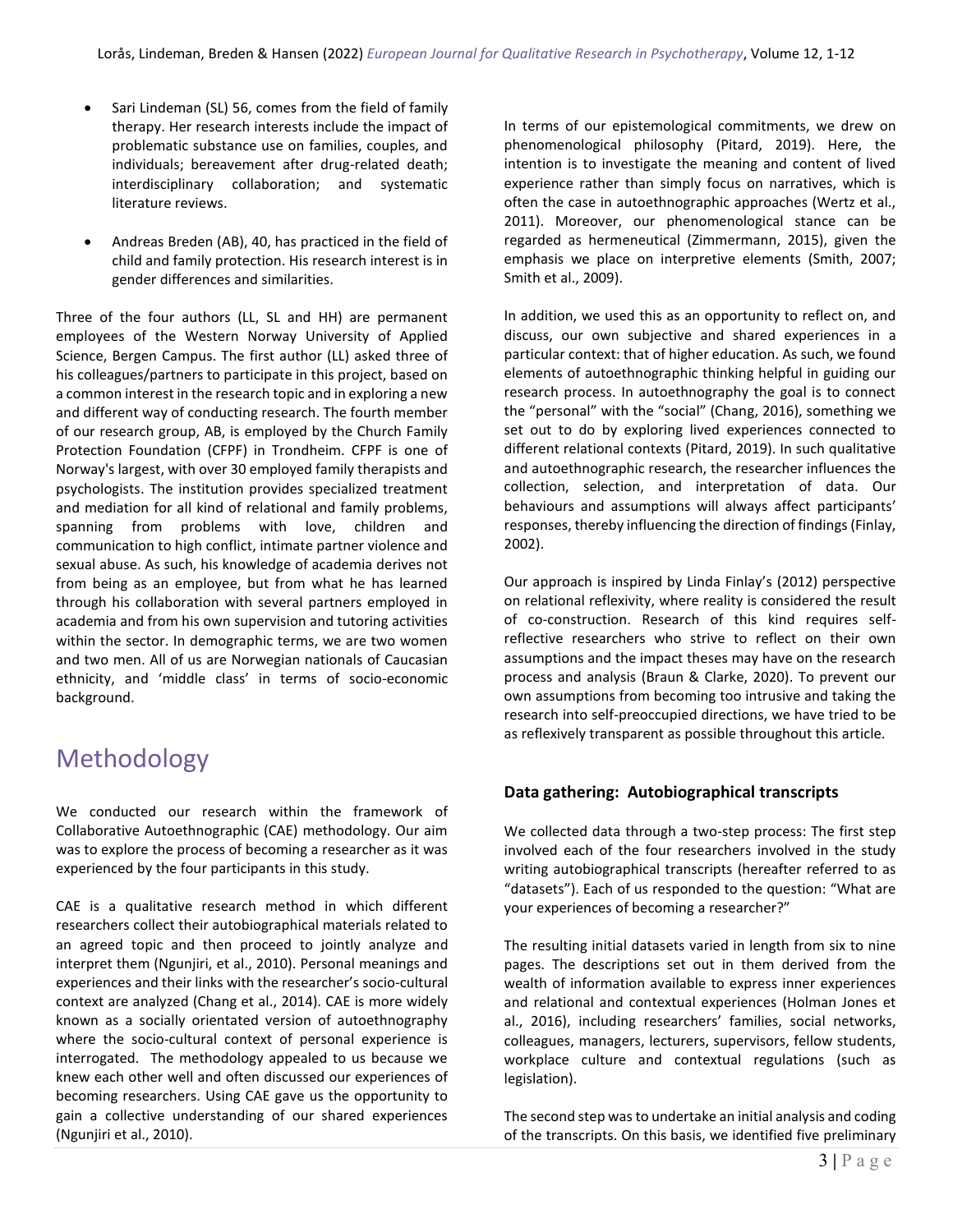themes across the first dataset: I've always had the desire to learn; motivating factors; self-development; realizations; and experience of academia. Based on these themes, each of us wrote a new text which varied in length from five to twelve pages. This provided us with the opportunity to reflect further on the collectively identified themes we had found in the first dataset and co-create the themes we finally settled upon.

### **Analytical steps**

In order to search for and develop themes across data material, we used a slightly adapted version of reflexive thematic analysis (RTA), as described by Braun and Clarke (2019). Thematic analysis is not bound to a specific theoretical or epistemological approach and, consequently, offers considerable flexibility. We made a number of adjustments to the six steps of TA (Braun and Clarke, 2019) to ensure they would be optimally adapted to our collaborative ethnographic inspired study:

- (1) Familiarization with the data: We read and re-read the first dataset several times. During this phase, we wrote down our initial ideas about possible themes in the material. Given our phenomenological and interpretive stance, we felt 'unencumbered' as researchers and not concerned about identifying 'the truth'. This enabled us to look for recurring themes in the researchers' accounts.
- (2) Based on the tentative ideas and themes emerging from step one, the second phase, involved systematically coding all interesting elements in the data. LL coded the first dataset, and then sent the dataset to HH, SL and AB, who did the same. In this way, we developed a rich variety of codes that were representative of the views of all of the researchers.
- (3) Step three involved identifying themes among the numerous codes identified in the data. Guided by our research question, we identified five themes from the first dataset: connections and patterns; motivating factors; self-development; realizations; and experience of academia. All the researchers then wrote a new autoethnographic text (dataset 2) based on the above themes. This was done to facilitate new reflections and interpretations as well as provide even richer descriptions concerning the tentative themes identified in the first dataset.
- (4) For the fourth step, LL coded dataset 2 before sending it to AB, SL and, finally, HH. This once again provided us with a new set of codes that were representative for all of the researchers. LL then carried out a preliminary thematic coding of the new themes. This resulted in the five themes being reduced to four, which were then sent to

the other three researchers for feedback. This step gave each of us a comprehensive understanding of our relationship to the themes, enabling a more thoughtful and clearer dissemination of the themes we all perceived as important.

- (5) In step five, the four final identified themes were named as: i. "The tensions within academia as a hierarchy"; ii. "The struggle to become an academic"; iii. "Finding meaning and satisfaction in a new career"; and iv. "Evolving a new identity".
- (6) The sixth step involved the preparation of the written report, in this case the article. The writing process was an iterative one in which the first author, LL, assumed primary responsibility for the first drafts of the various sections before passing them on to the three other researchers for comments and feedback.

### **Ethical considerations**

Autoethnography has the potential to reveal much more than simply the life details of individual participants. Since lived experiences can be considered the results of mutual relational and contextual influences, the use of CAE means that participants' narratives about their lived experiences bring other people into the frame, raising a number of important ethical issues.

One particular concern is the possibility that we might overdisclose leaving us feeling vulnerable or over-exposed. That the paper would be published in an arena where our colleagues could well read our accounts is something that moderated the level of disclosure. We helped and supported each other to ensure an appropriate degree of disclosure that felt right.

The research presented in this article has been guided by Norway's National Committee for Research Ethics Standards in the Social Sciences and the Humanities (2021). All potentially identifying information relating to persons other than the study's four researchers has been removed. We have also been transparent about every step taken, in respect of both data collection and the analysis process.

The findings of this study are the result of a large number of relational and contextual encounters. All the same, the experiences of the researchers are personal and revealing to some degree. However, all four of the study's researchers are accustomed to presenting professional experiences and personal views and opinions for research and teaching purposes, internal meetings, and during encounters with the media. We therefore believe that the personal integrity of the researchers has been respected.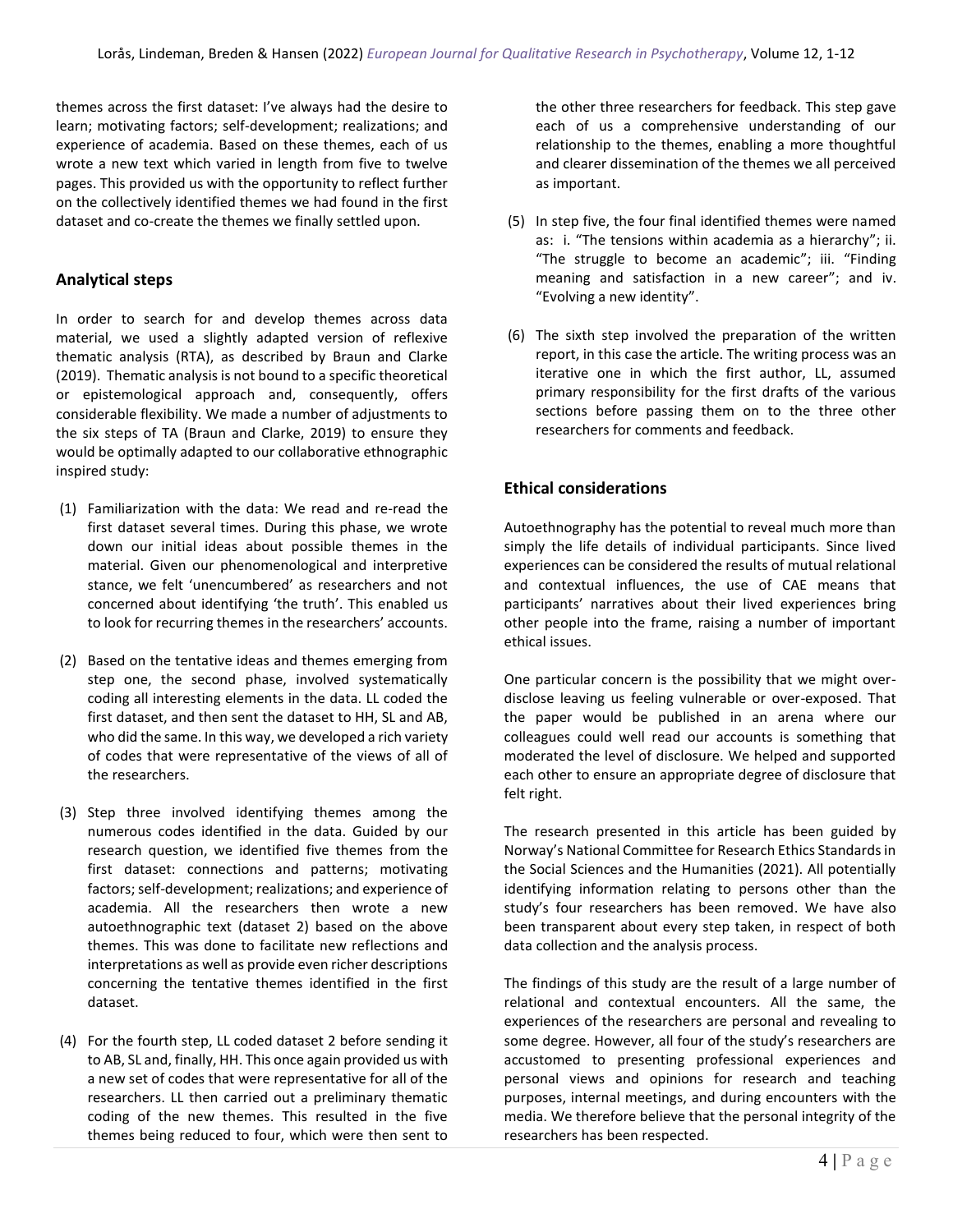## **Results**

Our reflexive thematic analyses resulted in the identification of four themes: (1) "The tensions within academia as a hierarchy"; (2) "The struggle to become an academic"; (3) "Finding meaning and satisfaction in a new career"; and (4) "Evolving a new identity".

### **The tensions within academia as a hierarchy**

All four authors of the article (hereafter referred to as "we") described experiencing academia as a distinctly hierarchical system, one where theoretical and research-based knowledge is valued highly, provided one has the right title. While professors clearly occupy the "throne" at the top, with associate professors just below them, lecturers and assistant professors are located much further down the hierarchy. As LL described it:

Theoretical and professional knowledge is highly valued in academia, provided you have the right titles. However, lack of physical presence (due to research projects) was poorly understood and recognized by colleagues with lower formal competence. (LL)

This reflects considerable ambiguity within the system. On the one hand, employees in academia are encouraged to initiate research projects and produce large numbers of articles. On the other hand, the 'wheels' must be kept in motion regarding numerous campus-based teaching programmes. All these tasks mentioned are time-consuming and at times difficult to combine. It can therefore be difficult for employees to manoeuvre within a system with such conflicting expectations of its employees.

Our experience is that highly ranked employees (especially professors and associate professors) often claim that their focal research area is crucial for academia in respect of meeting the research-based requirement for educational programmes. Those who spend the most time teaching (usually lecturers) employs a variation of the same argument, claiming that research is less relevant, and that delivering teaching programmes trumps everything. On this basis, some lecturers claim to have put the needs of the students 'before their own needs'. Such conflicting goals fuel constant tension between employees in the academic system. As expressed by (HH):

There is a built-in tension in the system between education and research. Even as a research fellow, I have had the feeling that research work is generally considered a private affair and that it is perhaps selfish to focus on it. The research work must be justified, while the teaching work is automatically viewed as useful (HH).

This tension between "researchers" and "teachers" becomes a relational challenge that can lead to the two groups using polarized descriptions of one another. On the one hand, those handling the bulk of the teaching may be described as lacking "research-based expertise." On the other hand, those opting to devote more time to research (possibly for promotionrelated purposes) may find themselves described as "selfish."

In our experience, management finds it more important to recruit people with the right titles than offer permanent positions to employees who have been teaching for several years. In practice, conducting research raises the status of both the researcher and the workplace, resulting in unspoken frustration among junior staff, who often feel that their knowledge is not valued. While lecturers often want to build their own expertise by carrying out their own research projects, in many cases they are not offered sufficient space and time to do so.

In academia, titles bring status and recognition for both employee and campus. It is crucial for educational institutions to have active researchers associated with its study programmes (Andresen, 2000; Boyer, 1990). This is essential both in order to meet expertise requirements and to be in a position to offer research-based education. However, this is not an unconditional good. Given current pressures on academics to get as many research articles published as possible, the results may not always be of high academic quality or value.

Prolific publication of articles by senior academics may lead management and colleagues to assess expertise as higher and broader than it is actually is. As LL notes,

You may be one of the senior attendees of a research group meeting, but still feel like the most ignorant person in the room. However, in professional forums, the opinions of researchers are the ones most in demand – regardless of whether they actually have expertise in that field. (LL)

This creates tensions between employees, generating negative patterns which in due course leave researchers and lecturers on opposite sides, nursing polarized views of each other's work and tasks.

### **The struggle to become an academic**

We arrived at certain shared conclusions, both positive and negative, regarding the process of becoming a researcher. For us all, in different ways, the process of becoming an academic has involved struggle.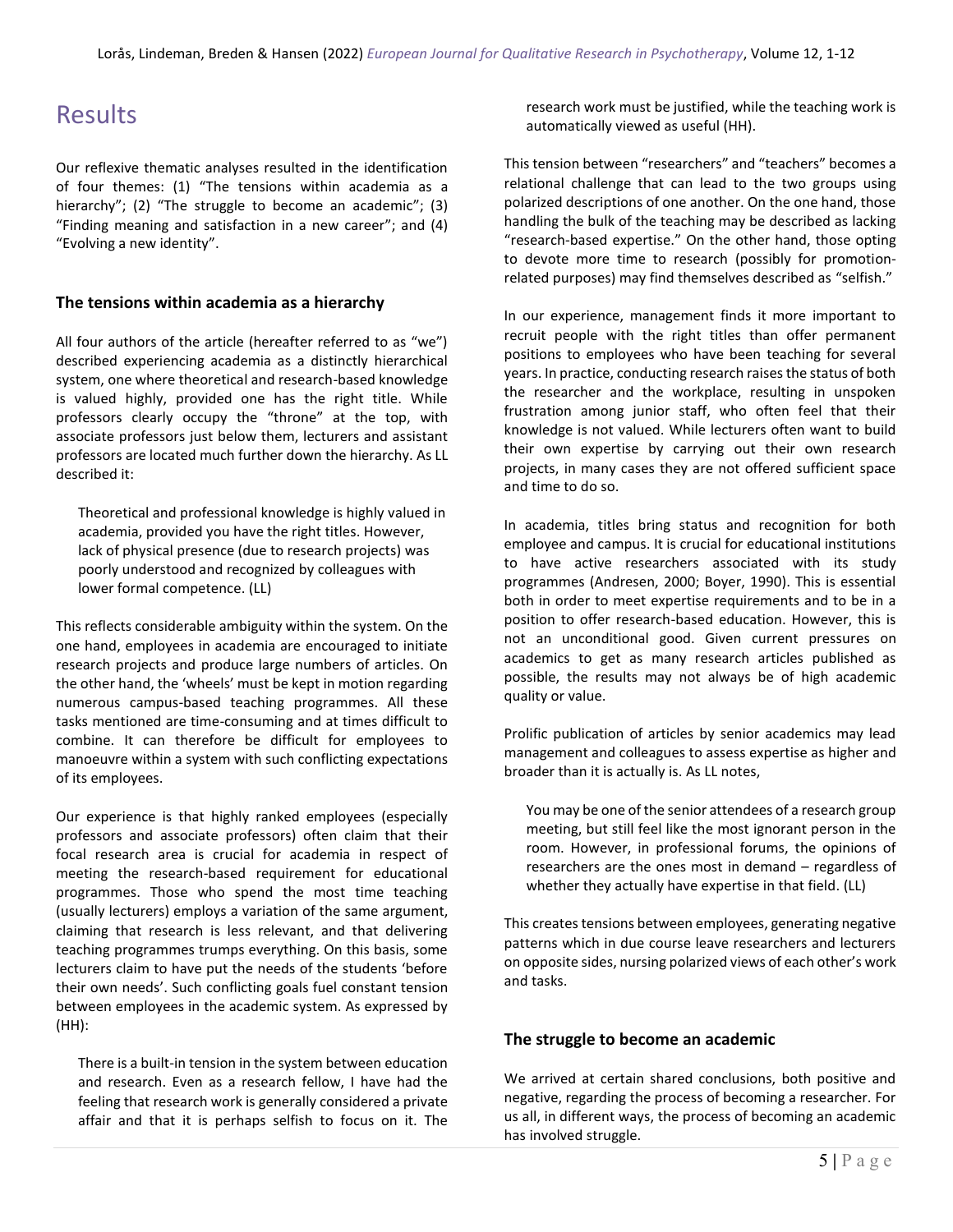Firstly, all of us described research as a stimulating activity that entails a combination of systematic thinking and empathy. Becoming a researcher involves mastering both these aspects. The systematic aspect involves maintaining an overview of the field of research, being able to document the work that has been done and reflecting critically on choices made. Of equal importance is the need to work with empathy in relation to the individuals and phenomena under study. SL spoke of using her ability to empathize in a different way than when working as a clinician. As a researcher, she was able to gain insights into the lifeworld of each participant without the follow-up responsibilities associated with clinical practice. Her reflections resulted in this vivid analogy:

I can't help but think about Elias Lönnrot, who collected folklore to create a national work of epic poetry called the Kalevala, a very long time ago. He travelled around the country [Finland] with a backpack and wrote down stories from Finnish folklore. It may sound like a stretch, but I feel a bit like Lönnrot and that makes me tremendously proud. (SL)

The four of us agreed that research was an activity that could occasionally affect your sleep, family life and personal interests. In addition to prioritizing time for research at the expense of other activities, becoming a researcher also meant having to make difficult choices: for example, choosing temporary research positions with an uncertain future over more secure, higher paying jobs. In some instances, being a researcher might force a choice between adhering to one's personal and professional integrity or complying with the political agenda of a particular commissioning client.

Financial and practical pressures also attended the transition from paid employment to a research fellowship position. As HH noted, "I was forty years old with children, a spouse and a farm – and a job as a therapist – when I discovered that I wanted to be a researcher."

This led us to reflect on the paucity of help offered to those whose life situations (single parents, people with a disability, and so on) added to the challenge of combining research with other obligations. Becoming a researcher requires not only personal motivation but also external support.

We see research as a landscape that is difficult to navigate and in which it is easy to feel overwhelmed and alone. Access to good mentors and contact with others is vital. Novice researchers, perhaps starting off from a lower level of formal education, may feel "threatened," particularly if they confront unrealistic expectations in terms of professional knowledge. Consequent feelings of inadequacy can undermine confidence and result in a loss of focus. As LL put it:

I've spent a lot of time, well beyond the expected working hours, reading up on everything, including fields that are not within my expertise, so that I could fulfil what I consider unrealistic expectations from those around me in terms of my expertise. (LL)

#### **Finding meaning and satisfaction in a new career**

While none of us had anticipated a research career, all four of us expressed contentment in our new role and pride in our current research activities. What we found most appealing was not the status associated with being a researcher but the actual work of research. The joy of finding new connections and patterns motivates all of us: in AB's words, "getting stuck and then suddenly finding a solution is an intellectual orgasm."

We identified traits in ourselves that seemed to make us particularly suited to research work: curiosity, an unstoppable desire to learn new things; eagerness to understand how things are connected. We shared a sense of being in constant competition with ourselves, and of having a compelling desire to make the most of our abilities. We yearned to learn something new, to improve and push ourselves further. SL described it as: "Getting wiser and more knowledgeable has always been a kind of desire for me. I think it has to do with a kind of self-inflicted competition against yesterday's myself" (SL).

Since we had all previously held positions as therapists, we welcomed the opportunity to apply our practical experiences to our research activities and to communicate relevant research findings to those still in practice. We felt motivated to conduct research that could be applied in practice and offer users better services, and as such found feedback useful.

Overall, feedback and support from others were important motivating factors for us all. The enthusiastic, positive and generous responses we received from other professionals, both within Norway and from overseas, meant a great deal to all of us. On the basis of our discussions, we consider doctoral students to be particularly reliant on help and support from those around them, whether managers or supervisors. Praise and a pat on the back at relevant stages of the research were important, as were possibilities to learn, discuss, be challenged and challenge others. HH said, "I experienced it as of great importance to meet motivating and positive professionals who 'cheered me on'." As we see it, novice researchers are in particular need of such support. All of us had experienced periods of loneliness, along with periods of uncertainty and lack of faith in ourselves.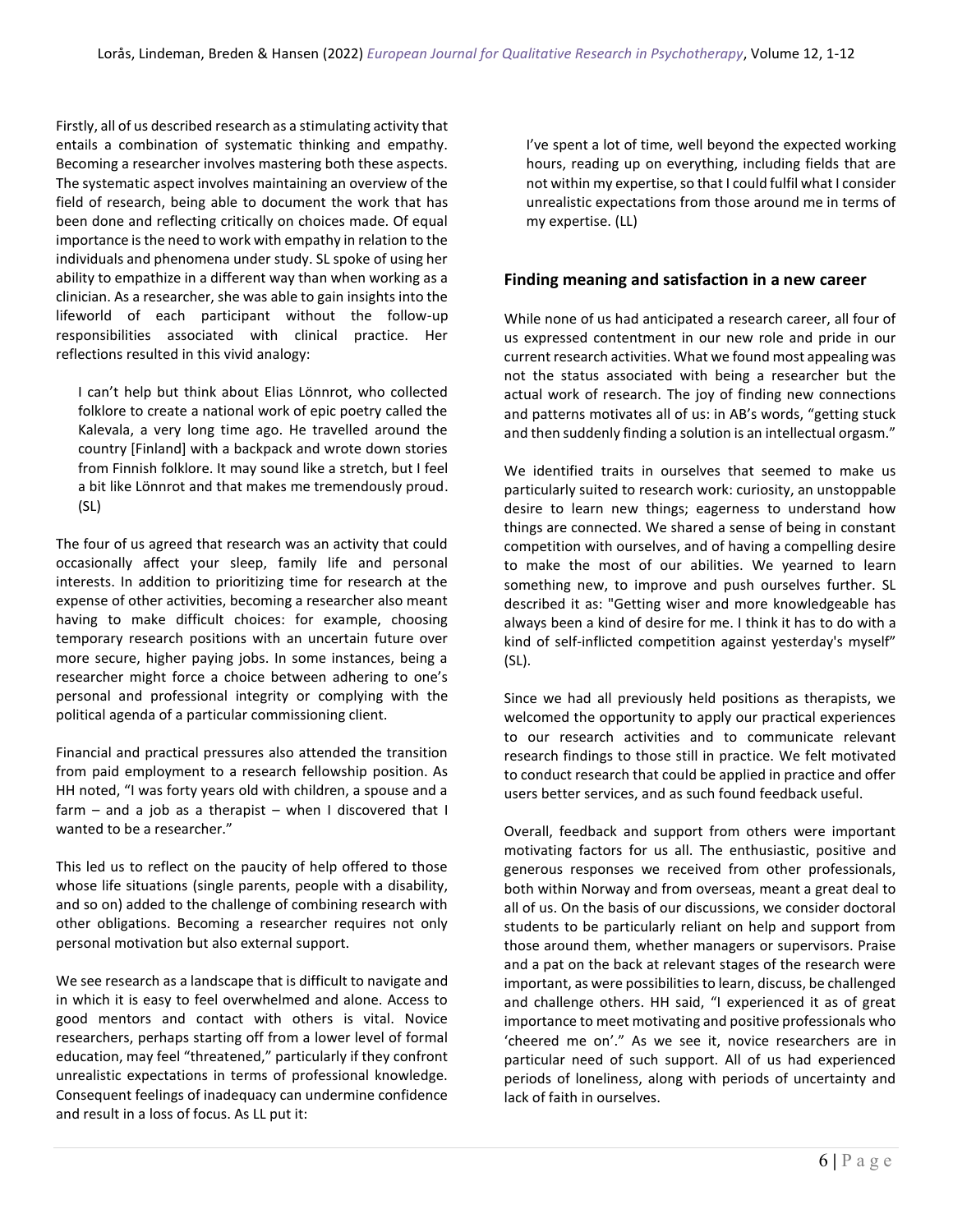### **Evolving a new identity**

For all of us, the process of becoming a researcher affected our sense of identity. As described by LL, "I changed through newfound knowledge. New knowledge made me more critical and led to me to question 'accepted truths'." By choosing to pursue a career in research, we embarked on a process of selfdevelopment in which we became aware of the importance of being flexible, of realizing that it was not always possible to plan for all eventualities (more than one road leads to Rome). All of us described how working as part of a team contributed to self-development because it posed demands that were very different from those associated with working on individual projects. Self-development was also described as an ongoing process involving openness to learning new things and diving into new and unfamiliar waters.

All of us wrote and spoke of how our new knowledge made us more critical, causing us to question established truths, whether in respect of our research field or our own selves. We found that acquiring new knowledge strengthened our sense of curiosity and made us aware that this opportunity to learn new things was more important than the salary. Making progress resulted in greater self-confidence, albeit tempered by a reluctance to flaunt our status as researchers. SL put it thus:

It is not often that I bring up my research activities when first introducing myself. I tend to introduce myself as a professional, a clinician, a therapist and, finally, as a doctoral researcher. But I mention this first when sending e-mails and am often introduced as a PhD student. I wonder when I will finally feel comfortable introducing myself as a researcher. Right now, I'm nowhere near that point. (SL)

The above quote captures the way in which all of us see, or identify, ourselves as researchers who have either completed a doctoral thesis or are still working on one. In the early stages of becoming a researcher, it was difficult for us to know who to identify with, and we occasionally experienced a sort of identity crisis. All of us found it helpful to socialize with others in the same situation and strive to learn more about how to conduct research. At times, we felt that our development was very slow or had stagnated. However, we experienced a feeling of childish pride when others praised or expressed appreciation of our research in progress.

### **Discussion**

Becoming a researcher is a process that involves considerable tensions and our findings develop a number of themes identified in Bager-Charleson et al's 2020 metasynthesis, particularly to do with a struggle to evolve new roles We concur with their findings that there is room for systemic improvements in postgraduate research to support diversity, access, and opportunity.

Making the shift from a professional field (in our case, therapy) and a job we had mastered to an activity where we had little, or no expertise presented us all with numerous challenges. All of us embarked on a personal journey from being a skilled, experienced practitioner to learning to be a researcher.

Professional fields that combine practical and theoretical knowledge (as in the case of therapy) require both clinical/practical and academic expertise. As a result, many people do not become researchers until relatively late in life. Our findings show that it is precisely the opportunity for further learning and self-development that is so appealing. However, those with a strong practitioner identity (social workers and family therapists, for instance) often find the transition to research confusing, isolating and stressful (Dow-Royer, 2010). For that reason, we wish to highlight the contextual nature of the specific tensions we experienced.

#### **Built-in tensions**

As novice researchers, we were aware of a significant 'polarization' between academic employees regarding the most important tasks of their institution. In our experience, employees primarily engaged in research argued that teaching should be subordinate to research-based knowledge, that research was therefore essential and perhaps the most important task of the institution. In contrast, those primarily engaged in teaching tended to regard research as an arena for self-assertion and egocentrism, with those involved in it having little interest in the "greater good." The tension between teaching and research has a long history in academia (Henningsson et al., 2018), and is not something experienced purely at the level of the individual. All the same, it has an impact on the climate and culture of academia. It can be difficult to get colleagues from both "sides" to head in the same direction.

Research undertaken in a range of different national settings (Reymert et al., 2020) suggests that research experience tends to be given a higher priority than teaching experience in the hiring practices of academia. This conforms with our own experience of academia, which we regard as a hierarchical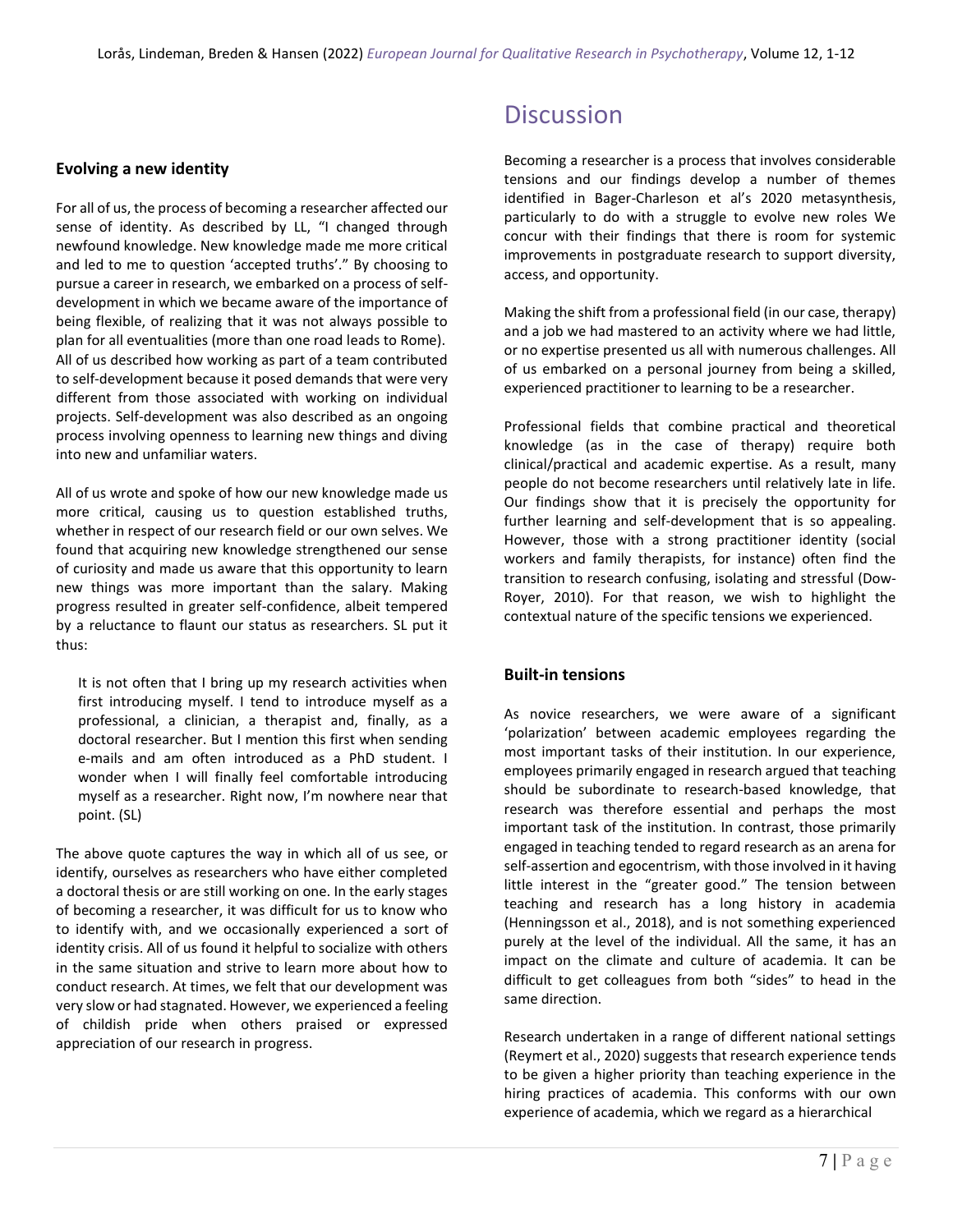system where researchers (most often professors) occupy the top positions. Significantly, Norway emerges as one of several countries where teaching is ascribed a particularly low ranking (Reymert et al., 2020). This polarization between two "groups" makes academia a challenging landscape to reconnoitre, in many ways creating a Catch-22 situation where some colleagues will be unhappy whatever one's course of action. It is therefore appropriate to ask why a type of system is maintained that so clearly contributes to polarization, to the pitting of key actors against each other. Perhaps such tensions represent dichotomous understandings of the core tasks of academia?

Given the growing demand for research- and knowledgebased practice, research is set to become even more important. As the literature makes clear, in the current "performative" context of higher education (Archer, 2008; Gale, 2011), there is a pressing need for academics to engage in research. Strong institutional messages convey that teaching alone is no longer a sufficient basis on which academics can advance to tenure or promotion (Andresen, 2000; Boyer, 1990). Consequently, employees who retain a focus on teaching can be expected to come under mounting pressure to engage in research.

As four individuals who entered academia first and foremost because of our interest in research, we find this situation paradoxical. On the one hand, an institution's overall guidelines highlight the importance of research. On the other, colleagues' expectations are often associated with participation in teaching activities.

### **Conflicting expectations**

The process of becoming researchers exposed us to these contradictions. The more 'egotistical' aspects of any pursuit of research seemed to be rewarded by the academic system, resulting in promotions, titles and points. Although none of us characterized titles such as associate professor or full professor as goals in themselves, we recognize that such titles offer considerable opportunities for self-development, including more time for research and greater access to research funding. For researchers, this can result in a conflict between pursuing their research interests, focusing on work that leads to self-development, and contributing sufficiently to teaching activities so as to earn the support of colleagues.

For all four participants in this study, the self-development associated with research was central to achieving a sense of security in their new researcher role. But all of us were aware of an increase in expectations from colleagues and some questioning of our competence. Our initial lack of confidence and tendency to be self-critical of our own efforts thus became exacerbated by unreasonably lofty expectations from colleagues. The path to security in the role of researcher appears to involve considerable conflict between internal and external expectations and polarizing perceptions from within the institution. We would argue that such conflict can ultimately lead to relational challenges which can both poison the work environment and cut into time and effort that could have been used more constructively. As we see it, conflicts and bad blood between colleagues do not necessarily derive from individuals' inadequate adaptability or interpersonal skills; rather they are the result of the way academia is organized.

Why is the academic arena structured in a way that nourishes and reinforces tension? While there is clearly no simple answer, a number of factors and interests appear to be involved (Beerkens, 2018). In the Norwegian context, for example, attempts are being made to raise the status of teaching by providing incentives to engage in selfdevelopment in both teaching and research (Storting parliamentary report 16, 2016-2017). However, it seems unlikely that such incentives will provide a solution to the wellestablished distinction between teaching and research; such an approach may only enhance competitive feelings, encouraging some to take up the incentives while leaving others to do the "routine work". This could create a new hierarchy instead of promoting better integration (Andresen, 2000; Boyer, 1990). If an emphasis is placed on strengthening teaching, there is the risk that this may take place at the expense of research. However, if the institutional focus is redirected towards assessing how expertise can be shared and capitalized on, this might enable everyone to paddle in the same direction.

At times we wondered if the tensions we experienced as novice researchers were simply a passing phenomenon. However, the emotional impact of conducting research is supported by several studies (i.e., Smith, 2021; McQueeney & Lavelle, 2017). Honesty and frankness regarding one's own feelings and experiences may be helpful to other aspiring researchers (McQueeney & Lavelle, 2017).

### **Rigged for researchers?**

In Norway, rising numbers of students are embarking on doctoral programmes (Statistics Norway, 2020). It is by no means certain that, in future, the current conflict between those who engage primarily in teaching and those for whom research is their primary activity will continue. Tensions may primarily revolve around how individuals with research competence divide their time between teaching and research. Since teaching is essential to the short-term operations of an academic institution, research tends to be simply a balancing item in practice. The question then is whether those emerging from doctoral research with a strong desire to continue along the research path will settle for a virtually full-time teaching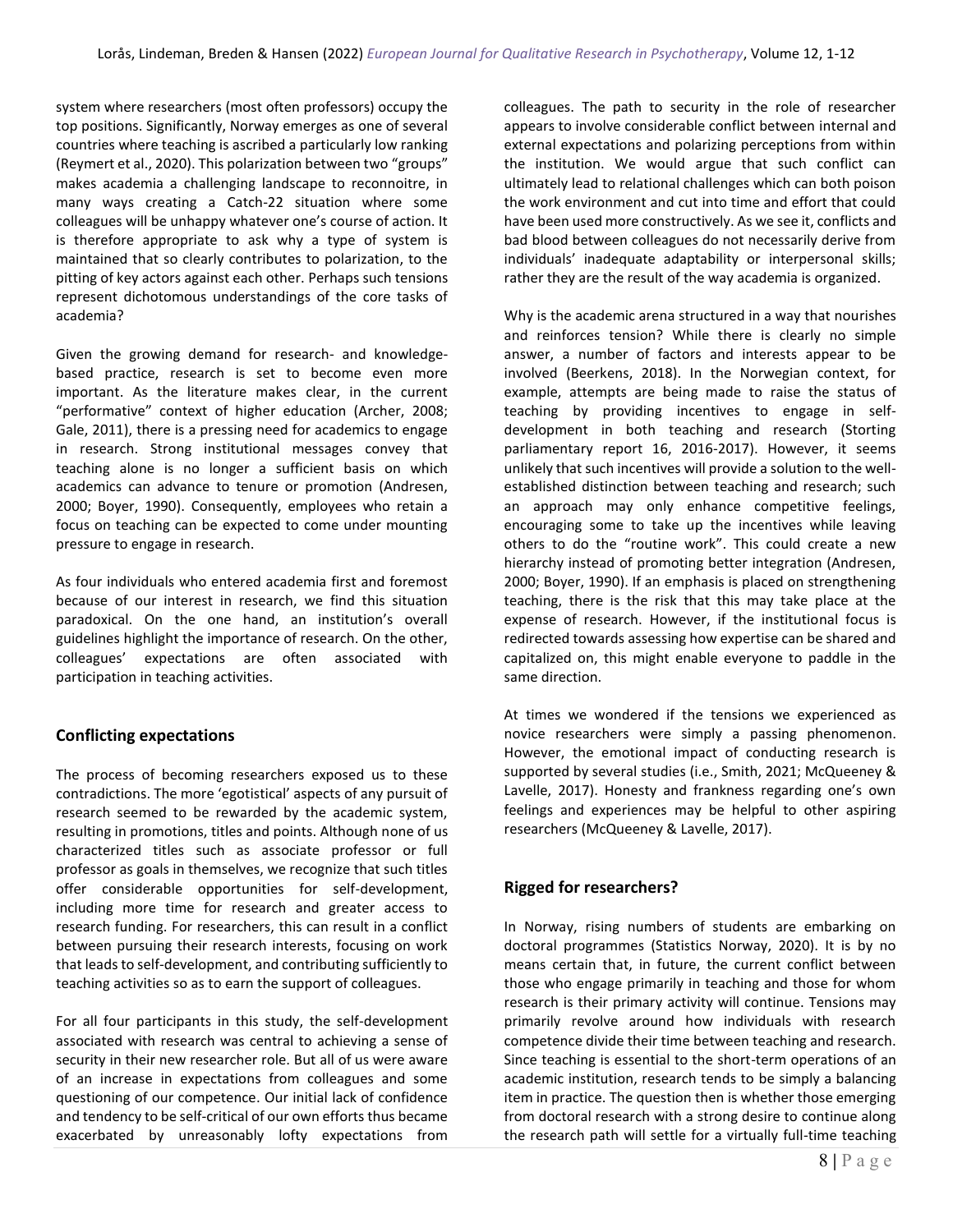position. How will this impact their motivation? Will the work actually fulfil their expectations and dreams?

Our findings suggest that lifelong curiosity plays a crucial role in the process of becoming a researcher. As we progressed along the path to becoming researchers, we experienced a high degree of learning and self-development. However, if after earning our degrees we were to find ourselves consigned to largely routine work rather than given opportunities to conduct further research, this would likely undermine our motivation. Once again, the situation appears paradoxical. On the one hand, research degree courses provide academic institutions with highly motivated employees. But on the other hand, motivation suffers in a situation where institutions cannot provide such employees with sufficient space and time for the pursuit of their research interests. Despite these problems and contradictions, we – as novice researchers – were able to forge productive relationships, often with more experienced researchers, and on this basis to make good use of the considerable opportunities for learning and selfdevelopment. We would argue that for researchers-in-themaking, establishing contact with those already experienced in the field of research is essential. All of us had positive experiences associated with the people around us, and this contributed to both our learning and well-being.

However, this leads us to pose the question: What about those who are not so fortunate? Do academic institutions have adequate routines and structures in place to identify and support PhD candidates who may not be receiving the professional support they need? While the situation doubtless varies, it is possible that novice researchers within in a large and complex system often find themselves left to their own devices.

### **Adjusting to new roles**

All four participants in this study experienced multiple challenges during the transition from being an experienced therapist to becoming a researcher. The shift required adjustments on many levels.

To begin with, transition involved moving from a high-status position in practice (where the individual feels secure in their role) to a lowly place in the academic research hierarchy (where the individual feels insecure about everything).

Transition also exposes the individual to different expectations. For example, the therapist role entails familiarization with clients' problems and the expectation of follow-up. In comparison, the researcher's role is the more limited one of collecting data or "stories" (as one participant described it). However, as Mitchell (2021, p. 60) notes, there are also some parallels: for example, feeling anxious about missing out on asking the right questions; asking too many questions; missing something important; and invoking shame.

We would characterise our transition as a period of adjustment, a re-development process towards the goal of becoming productive scholars. Demanding new skills and attitudes, this process was often experienced as challenging. Such transition challenges may be exacerbated in vocationally oriented disciplines such as nursing (Smith & Boyd, 2012), education (Boyd, 2010), and occupational therapy (American Occupational Therapy Association, 2009). Here, novice academics may enter research with strong professional expertise while lacking higher educational qualifications. Loyalty to the practical field can remain strong at first, with such researchers motivated by the desire to give something back. However, individuals may soon become conscious of what is a completely different professional focus. Whereas in the field of therapy, there is appreciation for a job performed within a given framework on behalf of users, research revolves around the individual researcher. Alternative routes for the development of an academic identity are therefore required in respect of new researchers originating from these vocationally oriented disciplines if they are to survive in the current competitive higher education climate (American Occupational Therapy Association, 2009).

### **Strengths and limitations of the study**

We consider one of the strengths of this collaborative research is the fact that the four of us constituted a purposefully sampled group of people with lived experiences of becoming researchers. All four researchers were involved in all phases of the process of analysis, thereby enhancing reflexivity and the inclusion of multiple perspectives (Braun & Clarke, 2020). We would argue that we have demonstrated sensitivity throughout the study, and that our inclusion of extensive quotations has reinforced the robustness and transparency of our findings.

At the same time, it could be considered a limitation that the four researchers involved in the study came from broadly similar backgrounds. Further research along similar lines would add nuance to our findings and broaden the range of researchers' lived experiences. Such research might also explore a range of organizational settings, from highly prestigious elite universities to technical and vocational institutions. We would anticipate considerable variations, both within and across national boundaries (for example, the Western Norway University of Applied Science, where three of us are employed, is regarded as having a less competitive ethos than some other Norwegian universities (Lorås, 2020). The Norwegian welfare state also provides some security for those who do not succeed in their academic careers: financial and practical support is available to those who have to, or wish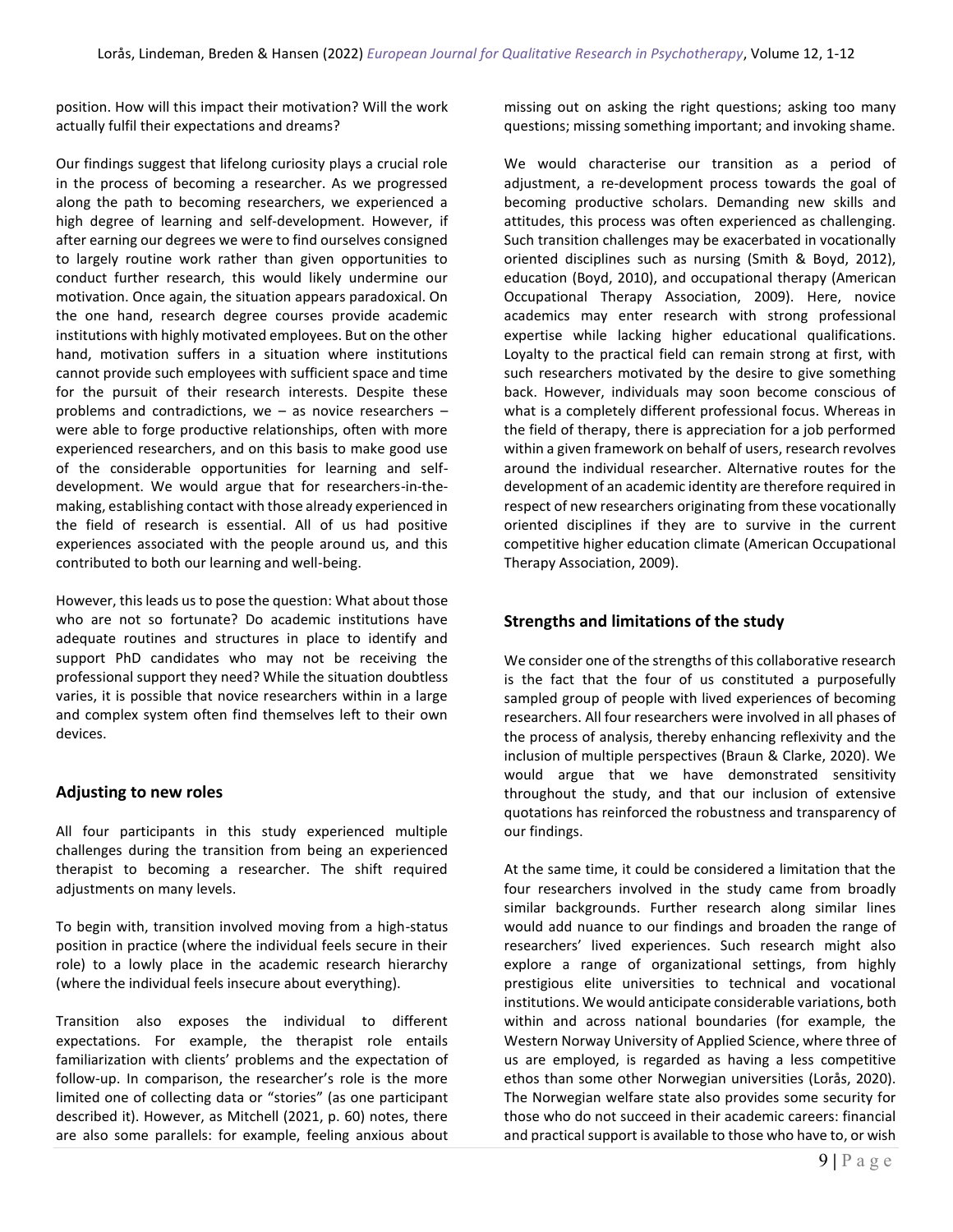to, change their employment. Perhaps even more importantly, making a change of career if things are not going well is socially accepted in Norway, where much value is placed on an individual's right to self-realization and independence.

Collaborative autoethnography can be characterized as full or concurrent collaboration (Ngunjiri, Hernandez & Chang, 2010). A strength of this study is that full collaboration was achieved at every stage. As such, the results are truly a product of coconstruction. However, this in turn raises questions, including the extent to which co-construction may encourage researchers to lean in the same direction. It should be added that all of us were new to our mixed role of participantresearcher role, and our inexperience may have influenced the results in ways of which we are not fully aware.

Finally, given its small number of participants and its qualitative epistemology, this study does not claim to offer generalizable findings. Nevertheless, we would argue that findings from a small study like this can be transferable to other contexts, at least to some degree. We hope that readers who are embarking on their own academic journeys may find our insights supportive, reassuring, and relevant.

### **Implications for practice**

Our study underlines the importance, for doctoral students and new academics, of receiving support from more experienced researchers. For those transitioning to research from professional practice, the demands are particularly onerous. In such cases, academic institutions need to give serious thought to providing adequate support.

Our research also supports the findings of other studies regarding the ongoing contradictions between teaching and research in academia. In such a context, flexible structures and collaborative approaches which enable academic employees to increase their research skills and competence are to be recommended. Institutions need to provide employees with sufficient time and space for them to undertake research alongside their teaching responsibilities.

# Concluding Comments

Within academia, employees' research output appears to outweigh all their other activities (Hamann, 2019; Levander et al., 2019; Van den Brink & Benchop, 2011). Our collaborative research project to explore and make sense of our shifting practitioner-research identities has highlighted some of the tensions and contradictions created by this emphasis. The fact that teaching tasks tend to fall disproportionately on junior staff with less formal research competence creates tensions that require resolution.

Our study has also shed light on the demanding nature of embarking on a research career. Those making such a transition confront the high expectations of senior academics together with demands on their spare time and personal life. All the same, research positions open up important new opportunities for self-development. All four participants in this study found the process of becoming a researcher meaningful and rewarding.

# References

- Andresen, L. (2000). A useable, trans-disciplinary conception of scholarship. *Higher Education Research & Development, 19*(2), 137–153.
- https://doi.org/10.1080/072943600445619 American Occupational Therapy Association.
- (2009). *Academic programs 2007–2008 annual data report*. AOTA.
- Archer, L. (2008) The new neoliberal subjects? Young/er academics' constructions of professional identity, *Journal of Education Policy, 23*(3), 265–285.
	- https://doi.org/10.1080/02680930701754047
- Bager-Charleson,S., McBeath,A., duPlock, S., & Adams, M, (2020). Becoming a research practitioner: A metasynthesis. *European Journal for Qualitative Research in Psychotherapy, 10*, 93-109.
- Barnacle, R., & I. Mewburn, I. (2010). Learning networks and the journey of 'becoming doctor'. *Studies in Higher Education, 35*(4), 433–44.
- https://doi.org/10.1080/03075070903131214 Beerkens, M. (2018). Evidence-based policy and higher education quality assurance: Progress, pitfalls and promise. *European Journal of Higher Education, 8*(3), 272- 287. https://doi.org/10.1080/21568235.2018.1475248
- Boyd, P. (2010). Academic induction for professional educators: Supporting the workplace learning of newly appointed lecturers in teacher and nurse education. *International Journal for Academic Development, 15*(2), 155–165[. https://doi.org/10.1080/13601441003738368](https://doi.org/10.1080/13601441003738368)
- Boyer, E. L. (1990). Scholarship reconsidered: Priorities of the professoriate. *College Teaching, 39*(1), 11–13. https://doi.org/10.1080/87567555.1991.10532213
- Braun, V., & Clarke V. (2019). Thematic analysis: A reflexive approach. https://www.psych.auckland.ac.nz/en/about/o ur-research/research groups/thematic-analysis.html
- Braun, V., & Clarke, V. (2020). Can I use TA? Should I use TA? Should I not use TA?: Comparing reflexive thematic analysis and other pattern-based qualitative analytic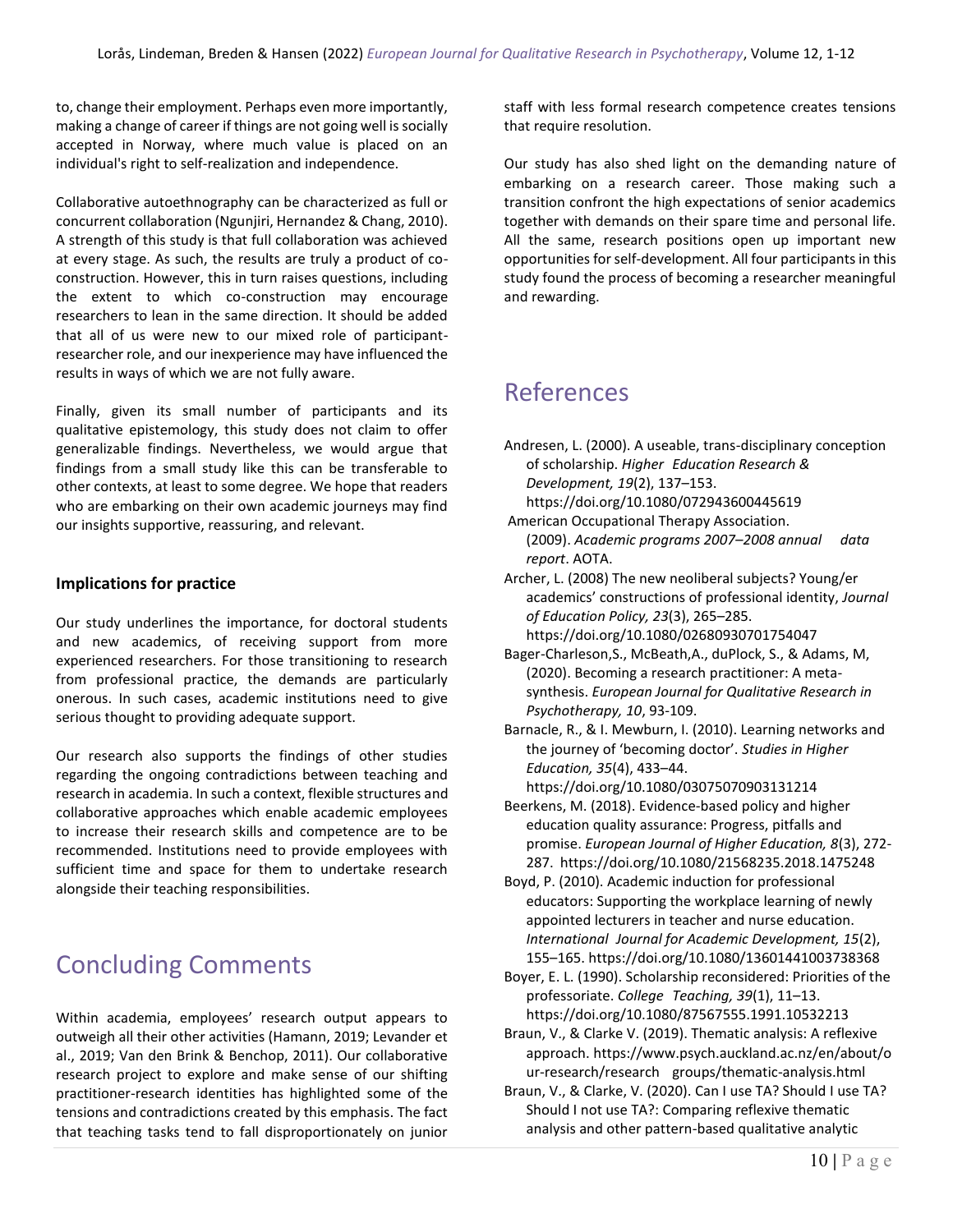approaches. *Counselling & Psychotherapy Res*, 1-11. <https://doi.org/10.1002/capr.12360> Retrieved: https://onlinelibrary.wiley.com/doi/epdf/10.1002/capr.12 360

Chang, H. (2016). Autoethnography in health resaerch: Growing Pains? *Qualitative Health Research, 26*(4), 443- 451. https://doi.org/10.1177%2F1049732315627432

Chang, H., Longman, K. A., & Franco, M. A. (2014). Leadership development through mentoring in higher education: A collaborative autoethnography of leaders of colour. *Mentoring & Tutoring, 22*(4), 373–389. https://doi.org/10.1080/13611267.2014.945734

Dow-Royer, C. A. (2010). *Scholarship in occupational therapy faculty: The interaction of cultural forces in academic departments* (Unpublished open access dissertations). University of Massachusetts.

Ennals, P., Fortune, T., Williams, A., & D`Cruz, K. (2016). Shifting occupational identity: Doing, being, becoming and belonging in the academy. *Higher Education Research & Development, 35*(3), 433-446.

https://doi.org/10.1080/07294360.2015.1107884 Finlay, L. (2002). "Outing" the researcher: The provenance, process, and practice of reflexivity. *Qualitative Health Research*, *12*(4), 531-545.

https://doi.org/10.1177/104973202129120052 Gale, H. (2011). The reluctant academic: Early-career

academics in a teaching-orientated university. *International Journal for Academic Development, 16*(3), 215–227.<https://doi.org/10.1080/1360144X.2011.596705>

Hamann, J. (2019). The making of professors: Assessment and recognition in academic recruitment. *Social Studies of Science, 49*(6), 919–941.

https://doi.org/10.1177/0306312719880017 Henningsson, M., Jörnesten, A., & Geschwind, L. (2018). Translating tenure track into Swedish: Tensions when

implementing an academic career system. *Studies in Higher Education, 43*(7), 1215-1226. https://doi.org/10.1080/03075079.2016.1239704

Holman Jones, S., Adams, T. E., & Ellis, C. (Eds.). (2016). *Handbook of Autoethnography*. Kindle edition. Routledge. https://doi.org/10.4324/9781315427812

Jensen, P., & Ulleberg, I. (2019). *Mellom ordene* (Between the words). Gyldendal Akademisk.

Levander, S., Forsberg, E., & Elmgren, M. (2019). The meaning-making of educational proficiency in academic hiring: A bland spot in the black box. *Teaching in Higher Education, 25*(5).

https://doi.org/10.1080/13562517.2019.1576605

Mantai, L. (2017). Feeling like a researcher: Experiences of early doctoral students in Australia. *Studies in Higher Education, 42*(4), 636-650.

<https://doi.org/10.1080/03075079.2015.1067603>

Matthews, D. (2018). If you love research, academia may not be for you.

https://www.timeshighereducation.com/blog/if-you-love-

#### research-

academiamaybeyou?fbclid=IwAR27s0hWL5HpEUtat4LT9u mwhM1Fh7jRld0CohSHjx8H2ui3NFuuSGIUY

McQueeney, K., & Lavelle, K. M. (2017). Emotional labor in critical ethnographic work: In the field and behind the desk. *Journal of Contemporary Ethnography, 46*(1), 81- 107. https://doi.org/10.1177/0891241615602310

Meld.st. nr. 16 (parliamentary report) (2016-2017). *Kultur for kvalitet i høyere utdanning*. Kunnskapsdepartementet. Read 10.06.21

https://www.regjeringen.no/contentassets/aee30e4b7d3 241d5bd89db69fe38f7ba/no/pfs/stm201620170016000d ddpdfs.pdf

Mitchell, C. E. (2021). The novice researcher and the phenomenological pilgrimage. *European Journal of Qualitative Research in Psychotherapy, 11*, 60-71.

Ngunjiri, F. W., Hernandez, K. C., & Chang, H. (2010). Living autoethnography: Connecting life and research (Editorial). *Journal of Research Practice, 6*(1).

http://jrp.icaap.org/index.php/jrp/article/view/241/186

- Pitard, J. (2019). Autoetnography as a phenomenological tool: Connecting the personal to the cultural. In P. Liamputtong (Ed.), *Handbook of Research Methods in Health Social Sciences* (p. 1830-1843). Springer.
- Reymert, I., Jungblut, J., & Borlaug, S. B. (2020). Are evaluative cultures national or global? A cross- national study on evaluative cultures in academic recruitment processes in Europe. *Higher Education.*  https://doi.org/10.1007/s10734-020-00659-3

Smith, J. (2007). Hermeneutics, human sciences and health: Linking theory and practice. *International Journal of Qualitative Studies on Health and Well-Being 2*(1), 3-11.

Smith, R. (2021). The emotional impact of research: A reflexive account of a counsellor turned PhD researcher`s experience of vicarious trauma. *European Journal of Qualitative Research, 11*, 22-32.

Smith, J., Flowers, P., & Larkin, M. (2009). *Interpretative Phenomenological Analysis. Theory Method and Research.*  Sage.

Smith, C., & Boyd, P. (2012). Becoming an academic: The reconstruction of identity by recently appointed lecturers in nursing, midwifery and the allied health professions. *Innovations in Education and Teaching International*, *49*(1), 63–72. https://doi.org/10.1080/14703297.2012.647784

Statistics Norway (2020.18.12). *Educational attainment of the population*. Statistics Norway.

https://www.ssb.no/en/utdanning/statistikker/utniv/aa,r The National Committee for Research Ethics in the Social

Sciences and the Humanities (2021, June). *Guidelines*. https://www.forskningsetikk.no/en/guidelines/

Van den Brink, M., & Benschop, Y. (2011). Gender practices in the construction of academic excellence: Sheep with five legs. *Organization, 19*(4), 507–524. <https://doi.org/10.1177/1350508411414293>